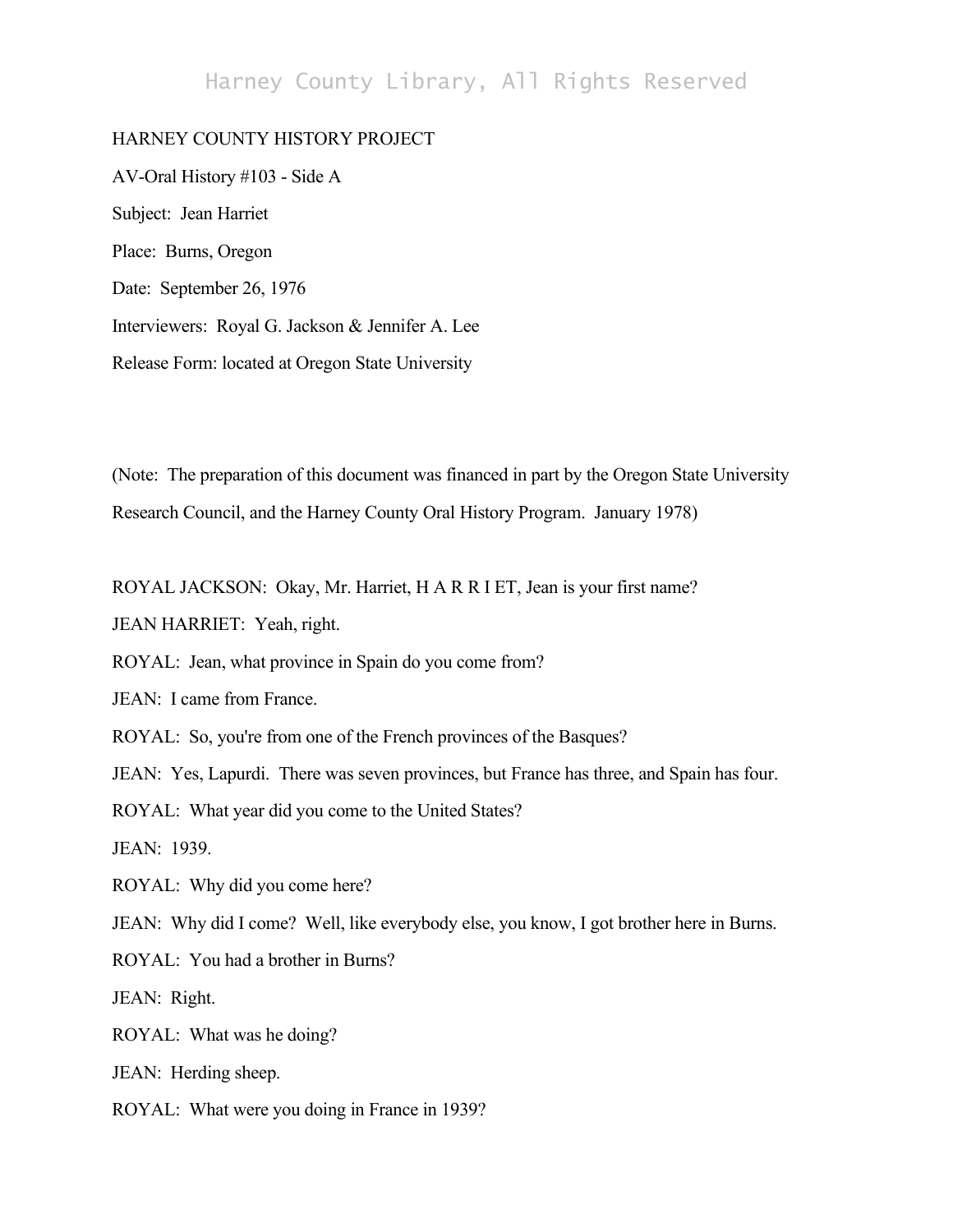JEAN: We was farming there --- little farm.

JENNIFER LEE: With your parents?

JEAN: Yes.

ROYAL: Your father was a farmer too?

JEAN: You bet.

ROYAL: Is that near the Pyrenees?

JEAN: Yes, right in the low Pyrenees Mountains.

ROYAL: Wasn't that land very different from Burns?

JEAN: Oh yes, sure. Small.

ROYAL: How did you come over, by boat?

JEAN: I come by boat into New York. From New York, I took a train and came to Burns.

ROYAL: Did you know any English when you got to New York?

JEAN: No sir.

ROYAL: Not a word?

JEAN: No. But I wasn't afraid to go any place; I spent two years before I came here in Paris. I was

in Paris two years in the French Army.

ROYAL: How did you like the French Army?

JEAN: Well, we didn't know no better. You got to stay there that's all.

JENNIFER: When were you born?

JEAN: In 1914.

JENNIFER: So, you were a mature man when you came?

JEAN: Oh yeah, sure. I was 24.

JENNIFER: What did your family think before you came here? Did they think it was a good thing for you to do?

JEAN: Oh, I guess. In the old days, everybody does their own things, and a small family does not have much in common with the big families.

ROYAL: Did you have a large family?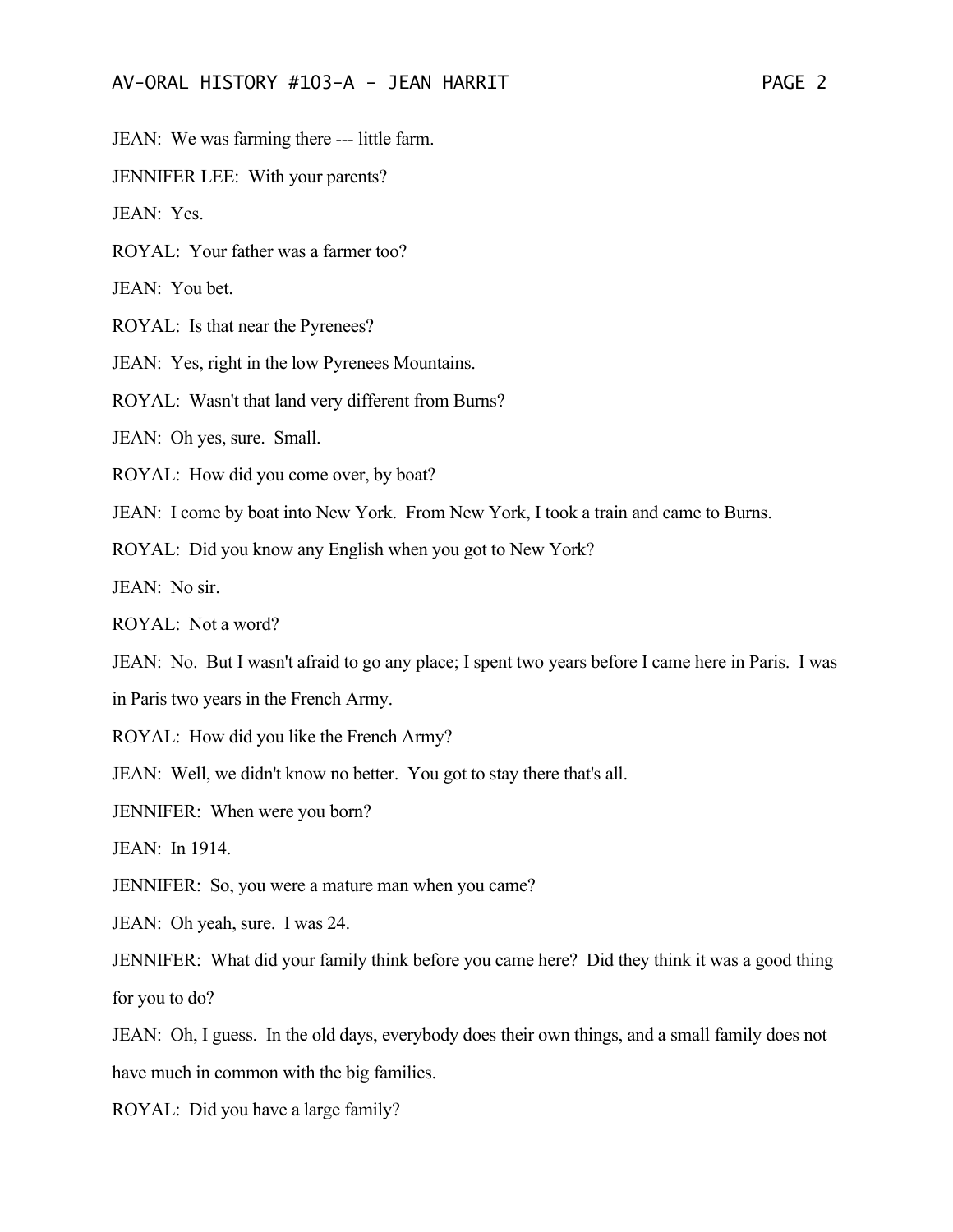JEAN: You bet, we was 12.

ROYAL: Twelve children, or 10 children and 2 parents?

JEAN: No, 12 children, 6 boys and 6 girls.

ROYAL: Did the rest of your brothers and sisters stay in France, or did any come to the United States?

JEAN: No, only two brothers, we came here. The two oldest brothers. The rest of them stay over there. They make a living too.

ROYAL: What did you think when you came to New York and saw it for the first time?

JEAN: Oh boy, I don't know.

ROYAL: It was big?

JEAN: Big, you bet. Took me four and a half days from New York to Burns by train.

ROYAL: How did you know how to catch the train if you did not speak English or anything, did someone help you?

JEAN: Well, they put me on the train, you know.

ROYAL: Who put you on the train?

JEAN: Valentin Aguirre.

ROYAL: He helped many Basques?

JEAN: Oh boy, you bet. Yeah, he put me on train.

ROYAL: And so, you came in four days directly to Burns?

JEAN: Four and a half days, something like that.

ROYAL: What did you think when you got to Burns, when you saw it for the first time?

JEAN: Well, my brother he was herding sheep. My bother he come to the depot to meet me.

JENNIFER: Where was the depot, in Burns?

JEAN: In Burns, the train depot there.

ROYAL: What did you think of Burns?

JEAN: Well, I don't know what to say. It was nice over there. Quite a few Bascos they come to meet me because my brother was tied up here. They come over here. It was nice. I didn't see very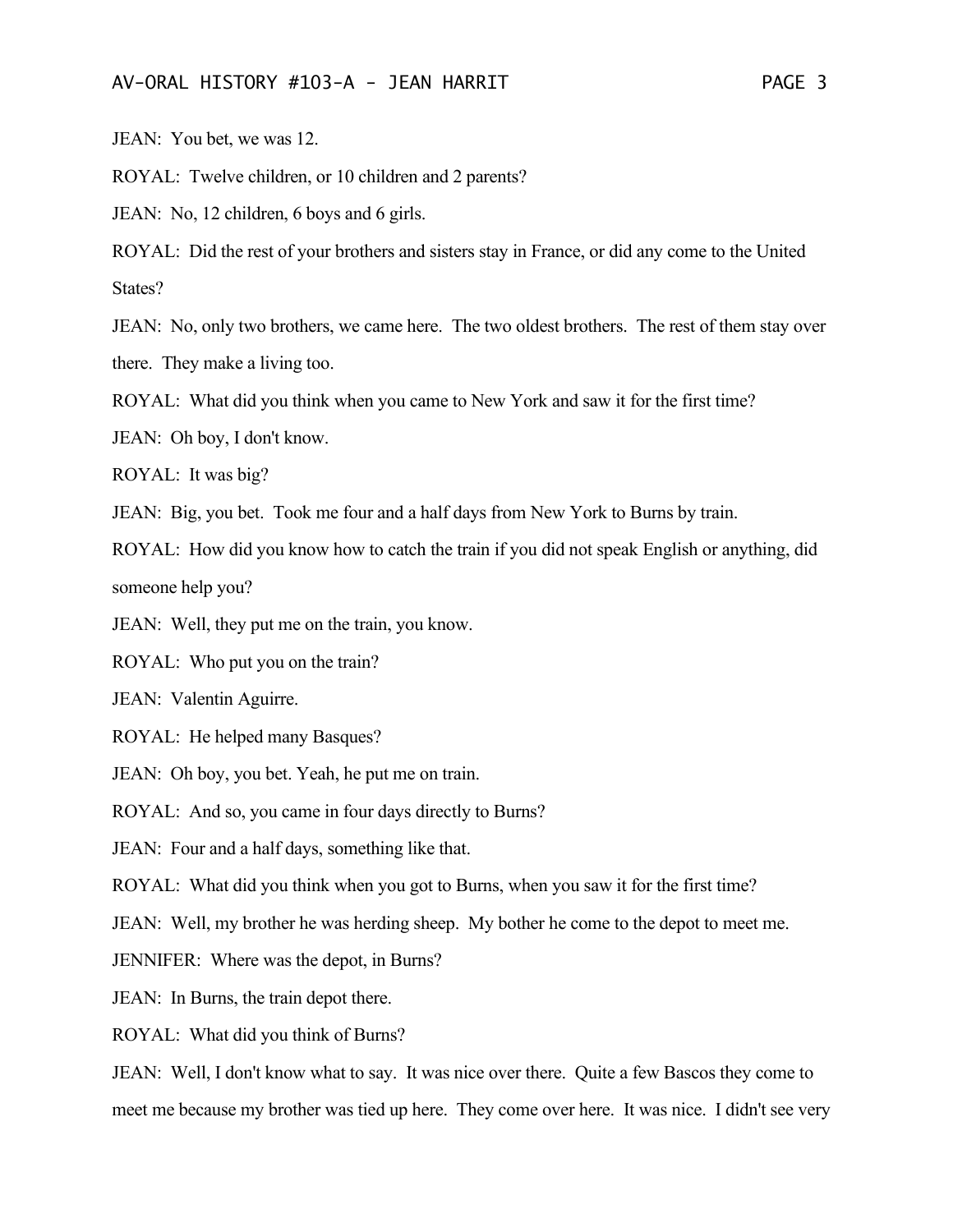much.

ROYAL: You didn't see very much, but that made you feel good when all the Bascos came?

JEAN: Oh yeah. Sure, you bet.

ROYAL: Did you herd sheep right away with your brother?

JEAN: Well, we stayed right here. I got here September; one month maybe we stay in town here.

Then I herd sheep.

ROYAL: Where did you start herding sheep?

JEAN: In Crane.

ROYAL: Do you know Stink Water Pass?

JEAN: Stink Water Pass, yeah. That's where I herd sheep.

ROYAL: How long did you stay there?

JEAN: Just so long. It was the Crane Land Sheep Company.

JENNIFER: You didn't know how to herd sheep before this?

JEAN: Oh no, I was scared. I was going to loose them all. That was my trouble.

ROYAL: Did they put you out there by yourself?

JEAN: No, I got a camp tender.

ROYAL: He only came once in a while, didn't he?

JEAN: No, we stayed together. He stayed with me all the time.

ROYAL: How long were you there that time?

JEAN: Well, I was there five years, I think. Then they sold out.

ROYAL: Did you come to town very much in those five years?

JEAN: Once or twice, that's all.

ROYAL: Wasn't that very lonely for you?

JEAN: Oh, you bet.

ROYAL: Didn't you miss friends and girlfriends?

JEAN: Oh sure. That time I was glad to be here because it was the Second World War. I barely got out by a couple of months.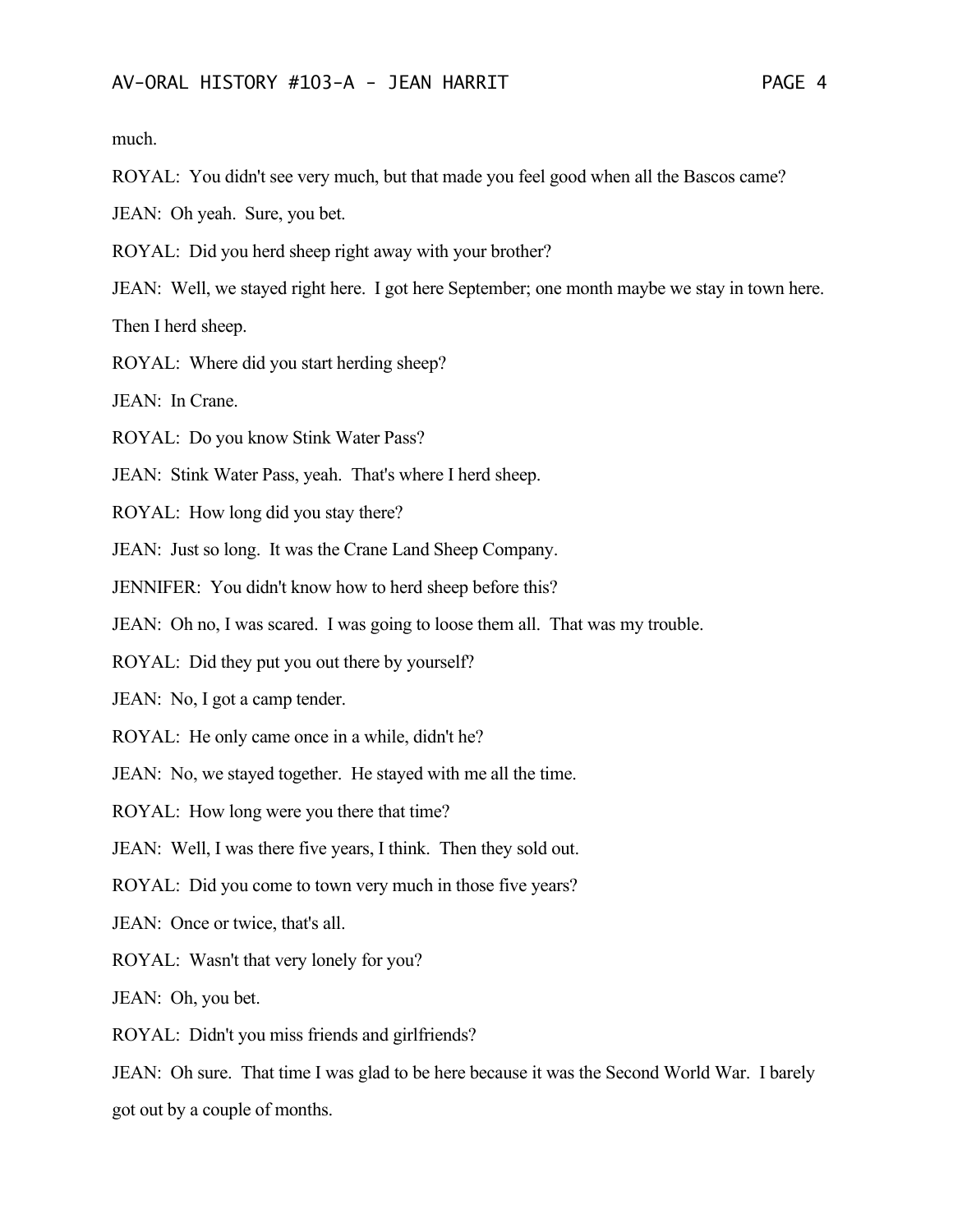ROYAL: Did you know that was about to happen? The war?

JEAN: Oh, you bet.

JENNIFER: Is that one of the reasons why you came over here?

JEAN: Yeah, to get out.

ROYAL: What about your parents and your brothers and sisters? Were they in the war?

JEAN: Yeah, I got two brothers that were in the war. One brother he was in Germany. He took prisoner, you know.

JENNIFER: I guess you weren't homesick to go back ever?

JEAN: No, no, never, and finally I got used to here, so I made my home here.

ROYAL: What did you do after you worked for five years? Was that until about 1945, somewhere in there?

JEAN: Yeah.

ROYAL: What did you do then?

JEAN: I bought my own sheep too.

ROYAL: You saved up a lot of money by herding sheep?

JEAN: Oh yeah.

ROYAL: How many sheep did you buy?

JEAN: About 2,000 sheep.

JENNIFER: What did you do while you were up in the mountains? Did you read, or do you play an instrument?

JEAN: You got no time. You got up ...

JENNIFER: I thought in about the late '30's and early '40's sheep were leaving this area. Sheep were being pushed out because of laws and there weren't other sheepherders coming in?

JEAN: I was telling you about how I spent my time in the sheep camp so you ask me. I didn't have much school myself, but I can read, and sometime I get dictionary and learn English. Most of my spare time, I spent hunting coyotes.

ROYAL: With a rifle?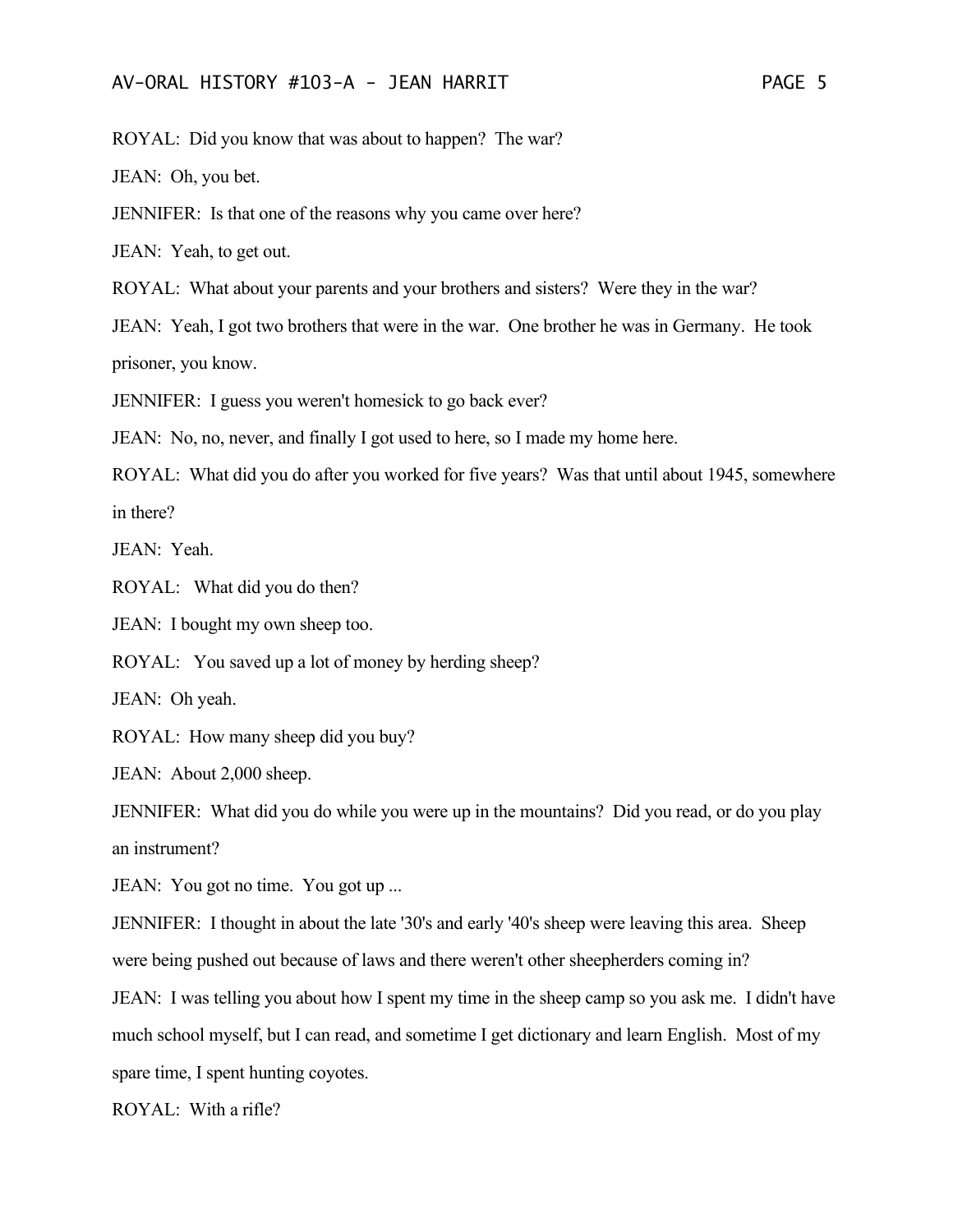JEAN: You bet.

ROYAL: What kind?

JEAN: I have a 30-30. Them days there were a lot of coyotes. Most of the time I was hunting coyotes.

ROYAL: Did you do that because the coyotes bother the sheep?

JEAN: The coyotes bother the sheep. Late in the fall, I set up a few traps. I trap them. If I can shoot them, I make a few dollars.

ROYAL: How did you keep your sheep from getting into the traps?

JEAN: Well, you put the traps away from the sheep and you watch.

JENNIFER: Were the coyotes your biggest problem?

JEAN: Oh, yeah, you bet. I seen as many as 15-16 coyotes by the sheep.

ROYAL: Did you lose very many sheep to the coyotes?

JEAN: Biggest lost I have one time, was 7 head.

ROYAL: What did you do with the coyote pelts? Could you sell those?

JEAN: Yes, I sell them.

ROYAL: How much could you get for those?

JEAN: Oh, one time it was pretty good, around \$12.

ROYAL: Where did you sell them, in Burns?

JEAN: In Burns.

ROYAL: What do people use them for? Who bought them?

JEAN: I don't know what they used them for, maybe fur. I don't know.

ROYAL: So how did you spend your days besides taking care of sheep and hunting coyotes? Is that all you did?

JEAN: Yeah, that's all.

ROYAL: Did you read at all?

JEAN: Not much. You do all your own cooking.

JENNIFER: You had a dog for company?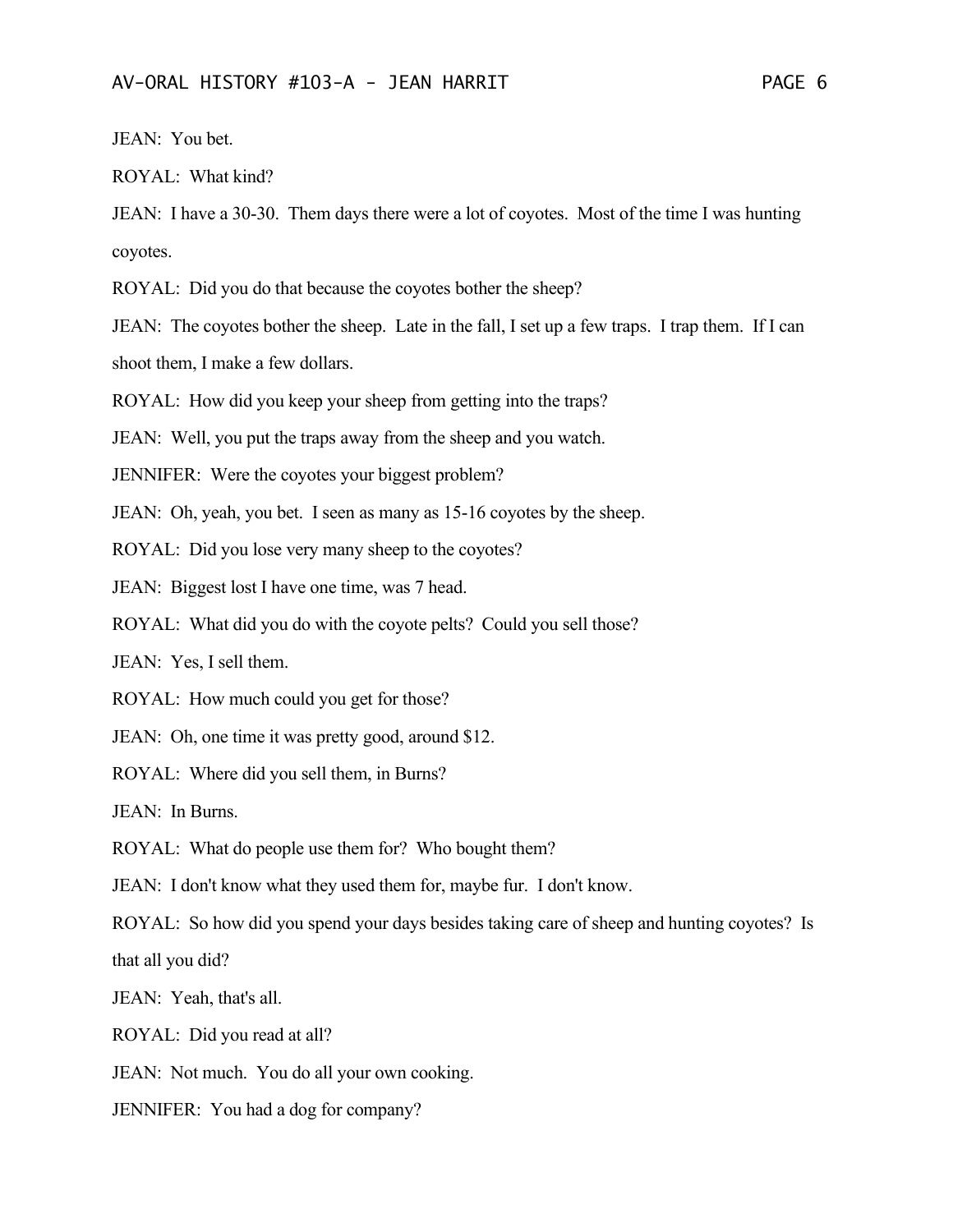JEAN: Yeah, you bet. Two dogs.

ROYAL: And the camp tender lived there?

JEAN: Not always.

JENNIFER: So, a sheepherder when he is up in the mountains, he just looks over the sheep and makes sure they don't scatter?

JEAN: Well, they follow the others. You have to be behind the sheep all the time. You can lose a bunch easy. Like we lived in the desert, miserable days. Like in the wintertime, cold and snow.

When you get up in the morning, you take a little lunch and take your band of sheep and you watch.

At night you bring them back to the camp.

JENNIFER: What did you live in?

JEAN: We live in tent.

ROYAL: Did you move the tent very often, from place to place?

JEAN: Well, depending on the feed.

JENNIFER: What kind of things did you eat?

JEAN: We eat good, I'll tell you that. We eat mutton.

JENNIFER: Dried fruits and stuff like that?

JEAN: Well, we had dried fruit. It used to be there was dried prunes, you know. Dried apples used to be a long time ago.

ROYAL: How much did they pay you for staying up there with the sheep?

JEAN: Well, when I first started with the Crane Land Sheep Company, I got \$2 a day. I got \$60 a month.

ROYAL: And \$720 a year?

JEAN: Yeah.

ROYAL: Plus, your food?

JEAN: Yeah.

ROYAL: You saved all of that probably?

JEAN: Well, you gotta buy your clothes, shoes.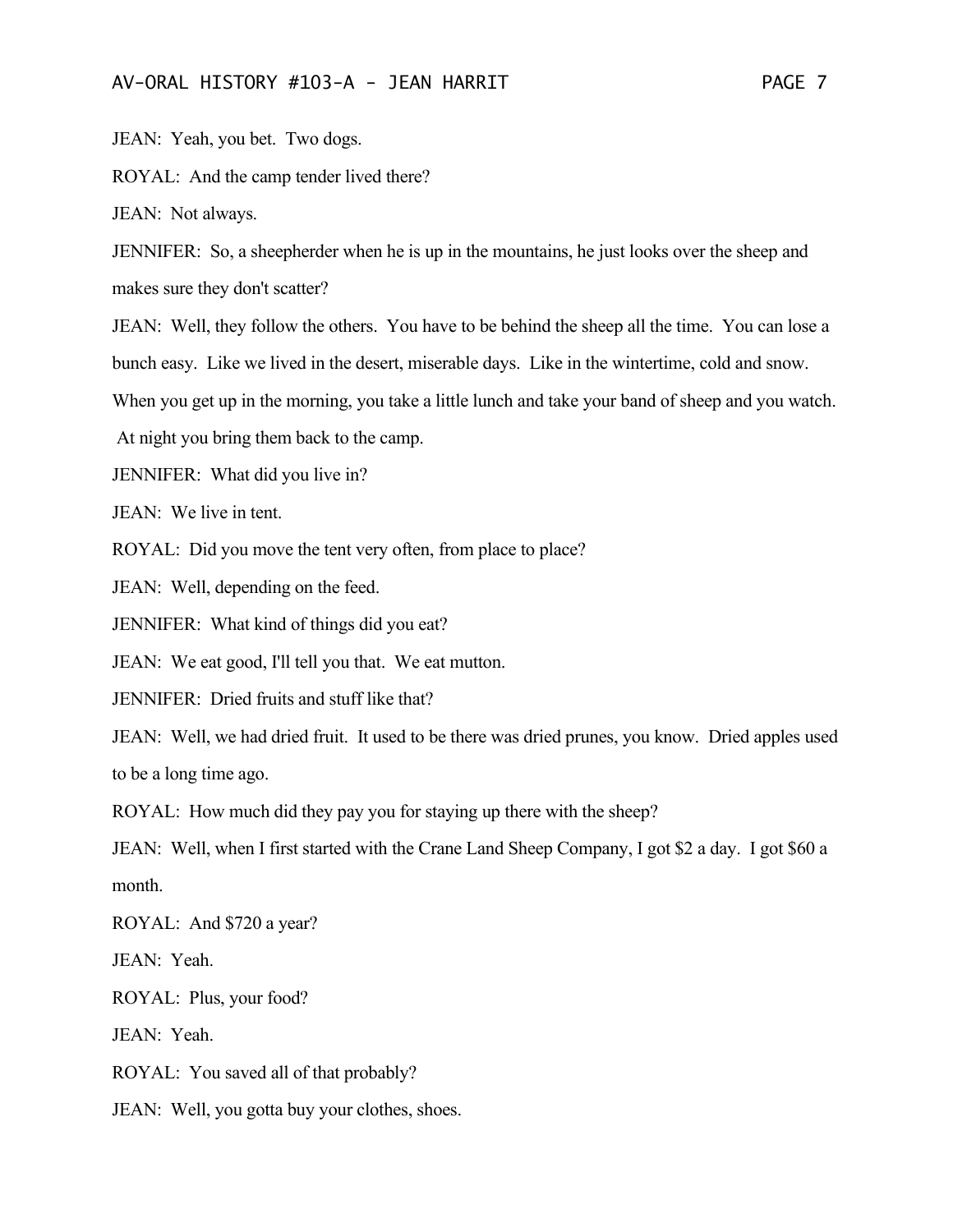ROYAL: By the time you quit at the end of five years, how much were you making a year?

JEAN: I think I made about \$4,000.

ROYAL: You saved that much?

JEAN: Yeah.

ROYAL: That is when you bought your own sheep?

JEAN: Yeah.

ROYAL: That was about 1945?

JEAN: Yeah.

ROYAL: And you had your own sheep for how long?

JEAN: For three years. I didn't keep them long. You gotta have a ranch to run them. I didn't have nothing.

JENNIFER: So, you herded those sheep for three more years?

JEAN: No, I got different outfit.

JENNIFER: So, somebody else herded your sheep?

JEAN: Yeah.

JENNIFER: So, what did you do in the meantime?

JEAN: You got a lot to do when you own sheep.

ROYAL: So, after that did you sell your sheep, or what did you do?

JEAN: I sell the sheep.

ROYAL: Did you get a lot of money from that?

JEAN: Yeah, I got good money. Prices were going up. I made a mistake like anyone else. After you look back you see them. At that time, it was good money. I sold the sheep and maybe go back to the old country.

ROYAL: That's what you thought you'd do?

JEAN: Yeah.

ROYAL: What did you do?

JEAN: Nothing, I stayed here.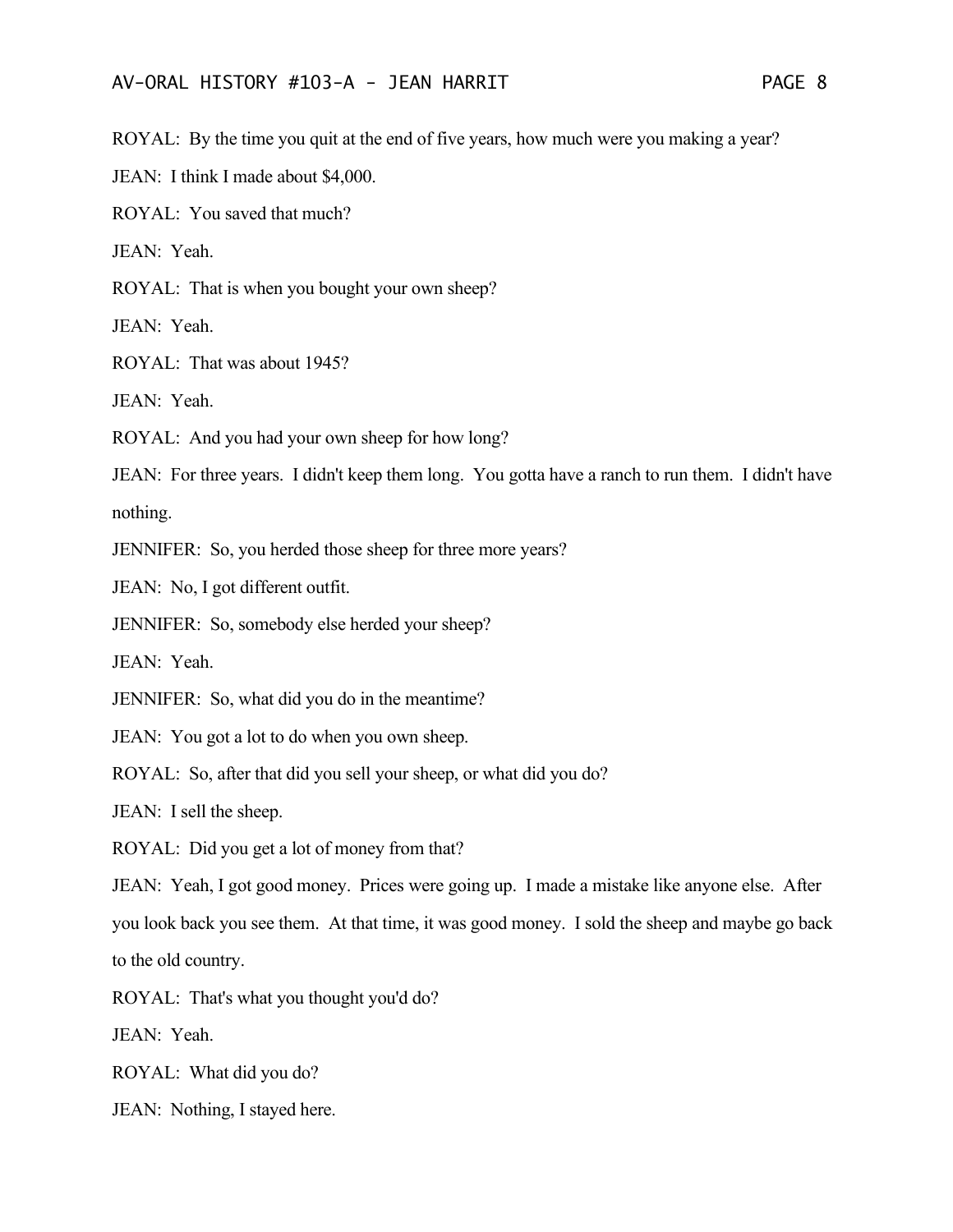ROYAL: So, what kind of job did you get?

JEAN: Well then, I started to work in the mill.

ROYAL: Hines Lumber Mill? What year was that?

JEAN: 1948, maybe.

ROYAL: How long did you work with Hines?

JEAN: Five months.

ROYAL: You didn't like the job?

JEAN: No, I didn't like the job. You know, you get used to the outside, the open. That noise ...

ROYAL: So, what did you do then?

JEAN: I went back to herd sheep.

ROYAL: For how long?

JEAN: Oh, for a long time.

JENNIFER: There were still sheep in the country then?

JEAN: Yeah, 1945, '48. Sheep went out about I say 1955, '56.

JENNIFER: Can you explain why the sheep left?

JEAN: Well, the reason is that they couldn't get no herders anymore.

JENNIFER: There were still Basques around though?

JEAN: Yeah, but they don't want to go out.

ROYAL: The younger ones coming over didn't want to go out?

JEAN: They don't want to go out. Now they all together different. They don't want to stay out

alone. That's a lonesome life, you know. And another thing, this Taylor Grazing, you got to have

lots of things for the sheep. There used to be about 200,000 sheep in Harney County.

JENNIFER: You remember that?

JEAN: No, by the time I came, maybe it was maybe 100,000, I don't know. Maybe not quite.

ROYAL: By 1955, they were all gone?

JEAN: Yeah. '55, '58, like that.

ROYAL: What did you do then after you quit herding sheep?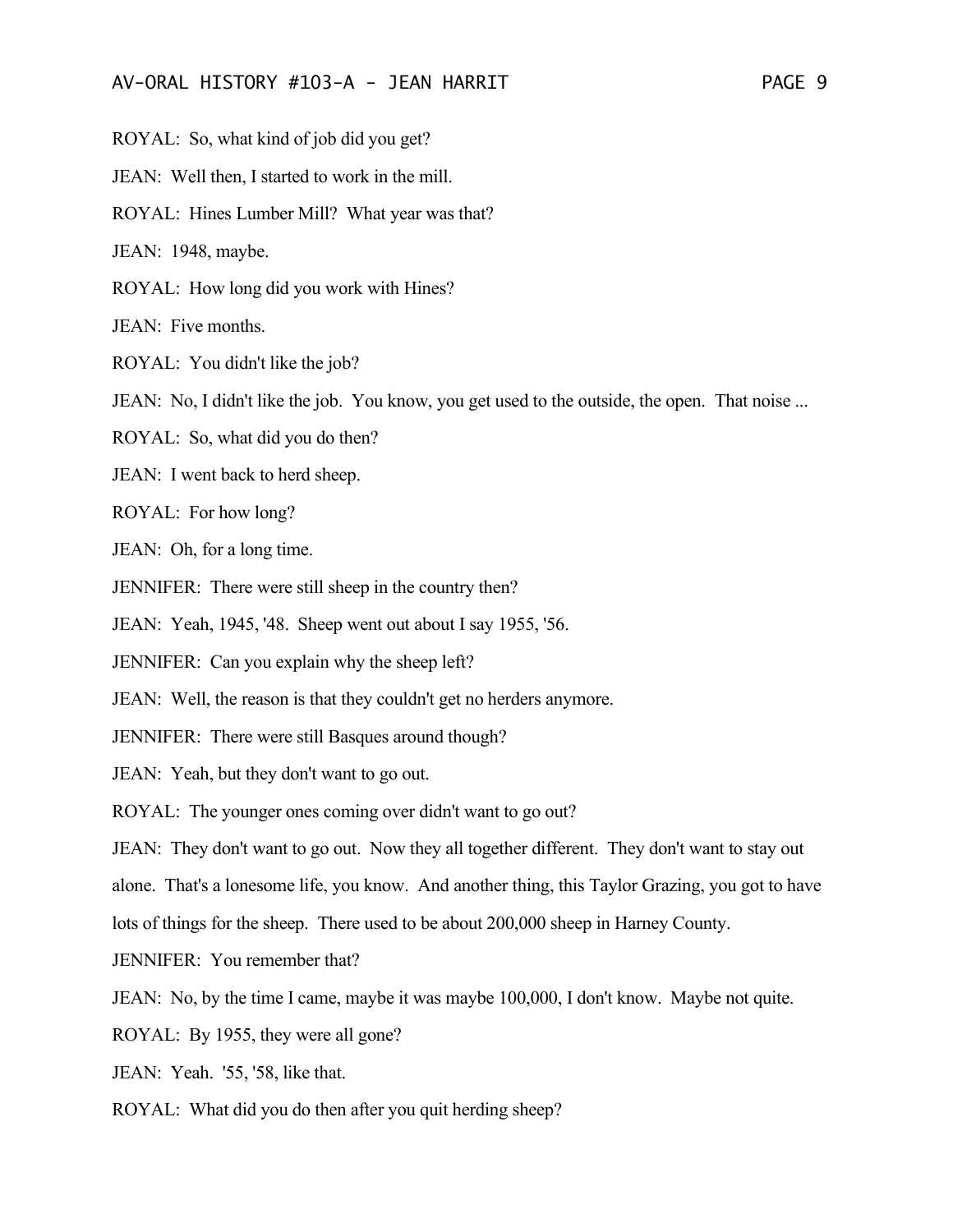JEAN: I went to California.

ROYAL: What year was that?

JEAN: It was 1950.

ROYAL: What did you do there?

JEAN: I stayed in Bakersfield. A lot of sheep there at that time.

ROYAL: Did you have friends there? Is that why you went there?

JEAN: Yeah. I had friends there. I went to visit with him and one guy, one sheep man he want me

to go work with him, lambing, you know, and that's why I went to work with him. I didn't like it.

It's too hot around Fresno there, 100-110 degrees, too hot.

ROYAL: So, you didn't stay very long?

JEAN: No, so I came back to Burns.

ROYAL: Then what did you do?

JEAN: I stayed around here then I started work in sawmill again for the last ten years I worked.

ROYAL: You started working again in Hines?

JEAN: Yeah, right.

ROYAL: So, you're still working there?

JEAN: Yeah.

ROYAL: What kind of job do you have there?

JEAN: Saw filer.

ROYAL: You like that job?

JEAN: Oh yeah.

ROYAL: How is life here in Burns with your Basque friends? Are there a lot of people here that you can associate with?

JEAN: Oh, yeah.

ROYAL: You speak Basque most of the time?

JEAN: Oh yeah, you bet. We get together, and that is all we talk. That is our language.

JENNIFER: Is French Basque any different from Spanish Basque?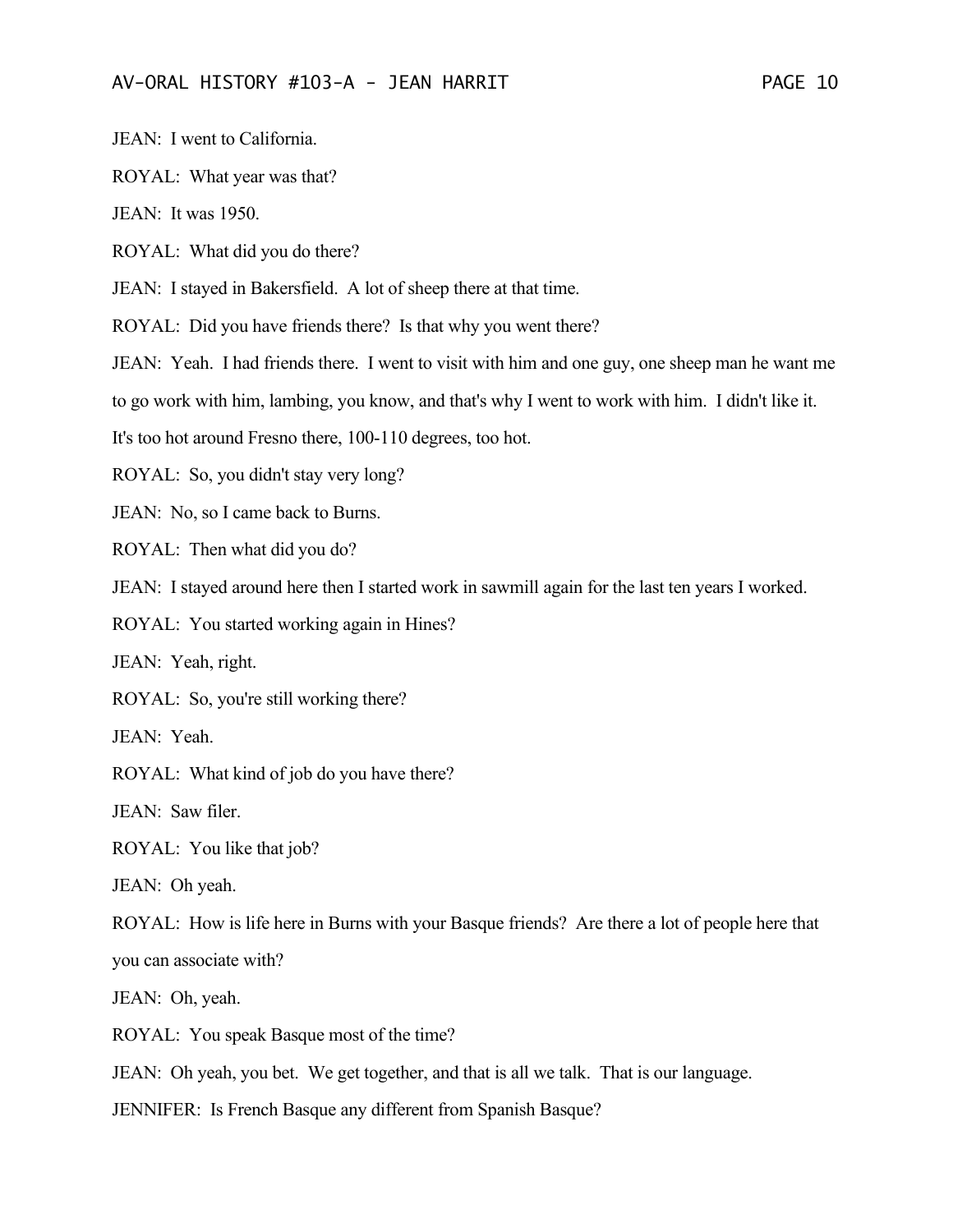JEAN: Not really.

ROYAL: Are there any other French Basques in Burns?

JEAN: Yeah, couple of them here. I think one went back to the old country.

ROYAL: Have you ever been back to France?

JEAN: Once.

ROYAL: When was that?

JEAN: 1962.

JENNIFER: How was it?

JEAN: Oh, big change.

ROYAL: Did it make you want to stay there?

JEAN: Yeah, my sisters want me to stay there.

ROYAL: But did you want to?

JEAN: No.

ROYAL: How was it different?

JEAN: All together different from the time I come in '62.

ROYAL: You haven't been back since?

JEAN: No.

ROYAL: Are you planning a trip to go back?

JEAN: Yeah, when I retire.

ROYAL: When will that be?

JEAN: Maybe next year.

ROYAL: You think you are going to stay there and live?

JEAN: No, I don't think so.

JENNIFER: You like Burns, huh?

JEAN: Oh, yeah.

ROYAL: Do you ever go to the Basque parties and things they have?

JEAN: Yeah, this summer they had one.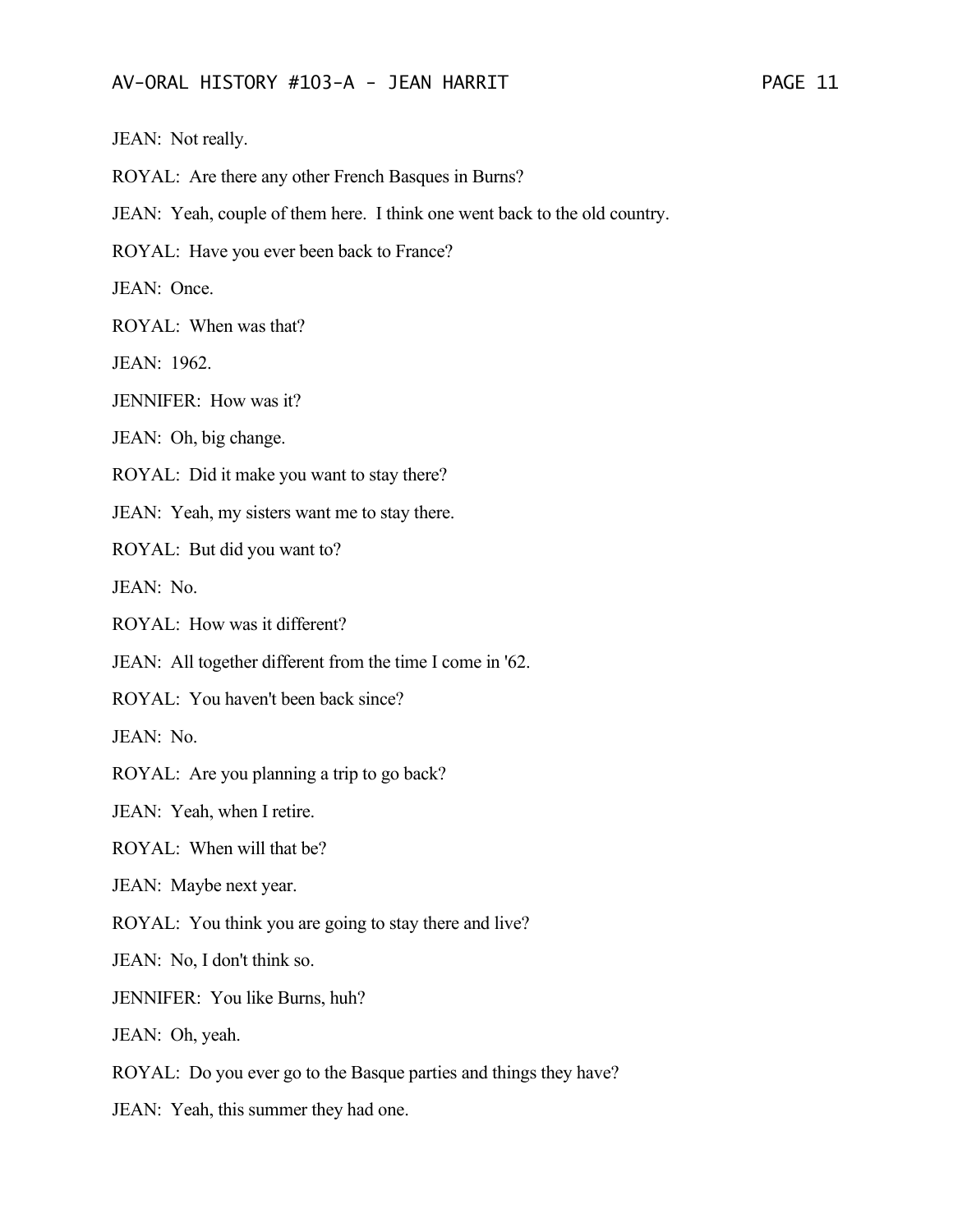ROYAL: Did you go this summer?

JEAN: Yeah.

... (Confidential information deleted by interviewer.)

ROYAL: You never did marry?

JEAN: Nope.

ROYAL: Are you sorry?

JEAN: You bet I'm sorry.

ROYAL: You wish you had?

JEAN: Yeah when I was young.

ROYAL: Why didn't you marry?

JEAN: Well, these United States girls, they wear high heel boots, you know, high heel shoes, and I didn't like that.

ROYAL: It was hard to meet girls when you were up in the hills?

JEAN: Yeah. Right.

ROYAL: There were no Basque girls?

JEAN: No. There were a few, but not many.

ROYAL: How long have you lived here with the Urizars?

JEAN: Since I have been in Burns in 1939.

ROYAL: Why did you come live with the Urizars? Did you know them before?

JEAN: No. I met them at the Star over there.

ROYAL: You started living at the Star Hotel?

JEAN: Yeah.

ROYAL: Are there more Basques in Burns now than when you moved here?

JEAN: Oh yeah, twice more, maybe more.

ROYAL: How about the young people, do they seem like it was when you were young?

JEAN: No, big change now.

ROYAL: In what ways did they change?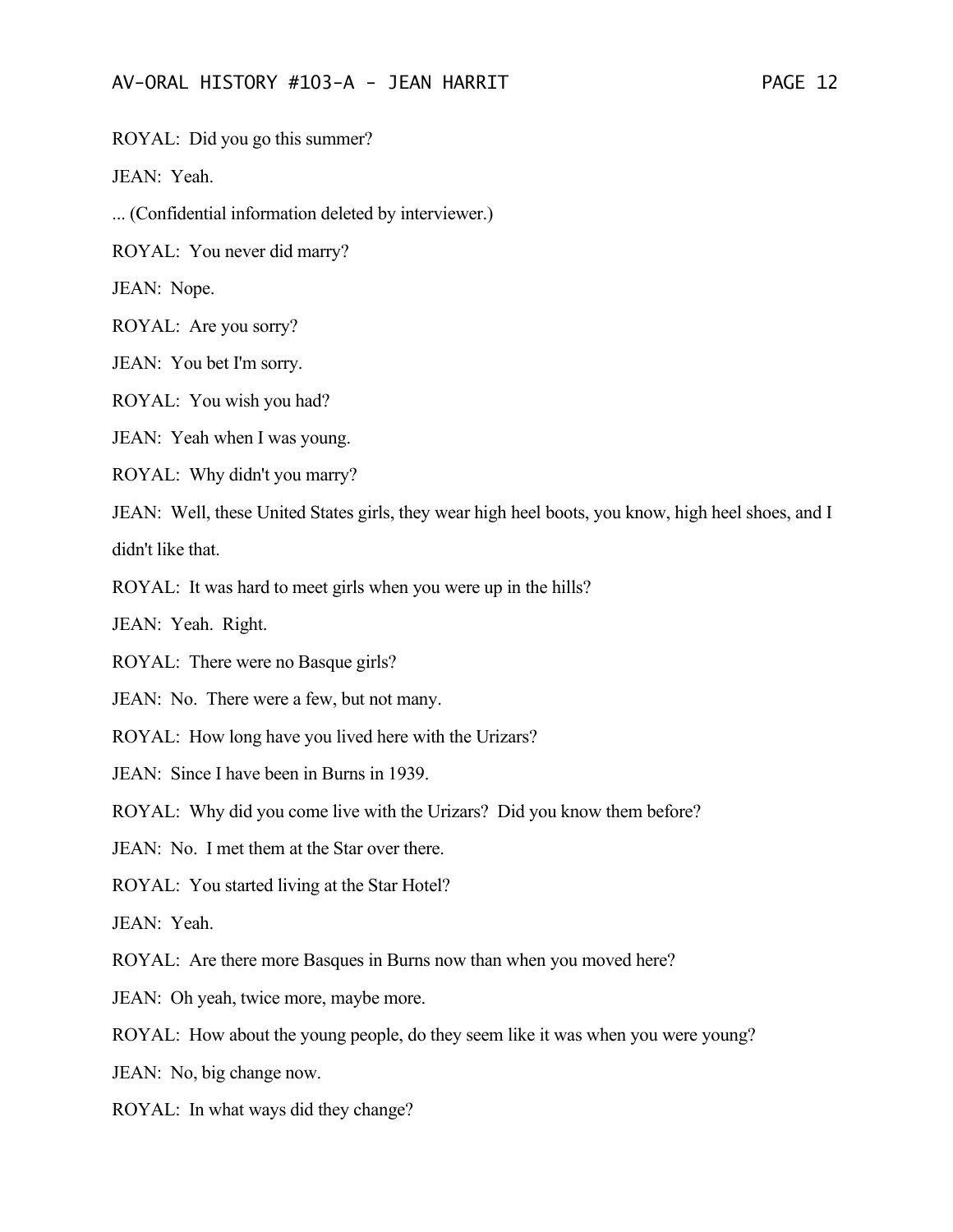JEAN: Well, I don't know why they change, but when we came here, we never think about staying in town. We went to the hills and stay there. Now they don't want to go out, and even if they got to go, they stay maybe one year. That's all.

ROYAL: They don't like the lonely life?

JEAN: No, no, they don't like it.

ROYAL: How about the young Basques that are born in America now. The young people that

speak English real well. Do they speak Basque as well as the older people?

JEAN: Some of them, they do.

ROYAL: Are they keeping the tradition do you think?

JEAN: Yeah, some of them, but not all of them.

ROYAL: Do you think that's good or bad? Do you think they will if they continue to marry

Americans and have friends that are Americans?

JEAN: I don't know, I don't think so. Hard to tell.

ROYAL: Did you ever feel any discrimination against you, any bad feeling because you were a

Basque? Did the Americans ever treat you badly?

JEAN: No, they were good to me.

JENNIFER: Do you know how to do the dance La Jota, the major dance?

JEAN: Oh yeah, I used to know.

JENNIFER: Are French Basques any different from the Spanish Basques? Are there any

differences that u can see?

JEAN: No.

JENNIFER: In customs or ---

JEAN: No, no different. When the French Basques and the Spanish Basques, like here, you know. You talk to people from Burns, and you talk to people from New York, they have difference in the accent.

ROYAL: It's the same with French Basques and Spanish Basques?

JEAN: Right, just a little different in the accent.